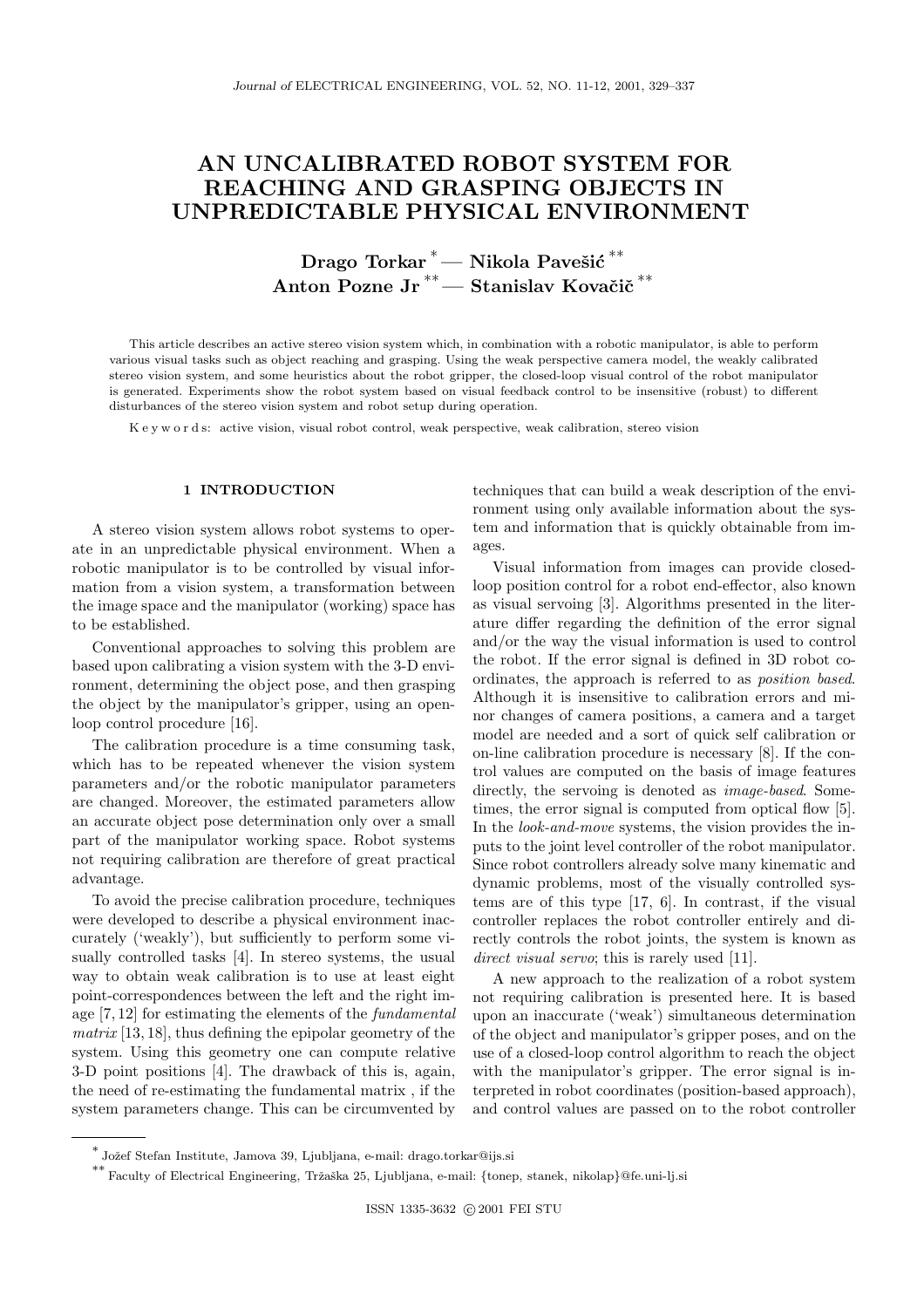

**Fig. 1.** Experimental active vision system setup



**Fig. 2.** Photography of the laboratory active stereo vision system

(look-and-move system). The main advantage over similar systems lies in the fact that no calibration procedure of any kind takes place. The available information about the system and some image features are used instead.

This paper is organized as follows: In Section 2 a brief system overview and a short description of its most important parts are given. Section 3 introduces the idea of weak perspective and its implementation in the stereo vision system. In Section 4, a description of each step in the process of visually guided object grasping is given. In Section 5, we present the system behaviour and some results obtained so far. Section 6 concludes the paper.

Our experimental system consists of an active stereo camera system, a robotic manipulator, an image processor and a personal computer (Fig. 1). The active stereo camera system is based on a motorized camera stand, built from ISEL linear drives, and two pan-tilt units (PTU), manufactured by Directed Perception. The camera stand enables adjustment of the vertical position of the camera pair from 0 mm to 800 mm, resulting in the distance between the cameras and the robot's workspace to be between 400 mm to 1200 mm. The horizontal positioning range for each camera is 315 mm. This allows the baseline distance to be set between 200 mm and 830 mm. Positioning accuracy for each linear drive is better than 0.01 mm.

To control the gaze direction of the two cameras, the camera stand is equipped with two camera pan-tilt units. The pan angle range is 318◦ and the tilt angle range 78◦ . Maximum rotation speed for both axes is over 300◦ per second. The controllers of the pan-tilt unit allow different operating modes to be set, such as coordinated movement of pan and tilt axes, adjustment of acceleration profiles, *etc*. All motors in the camera stand drives and the pan-tilt units are steppers. Since the camera stand and the pantilt units have no built-in absolute position sensors, the system must be initialized (set to home position) before use.

Two B/W CCD cameras (SONY type AVC-D7CE) are attached directly to the pan-tilt units. Each camera is equipped with an automatic iris/manual focus lens. Camera outputs are connected to separate video inputs of the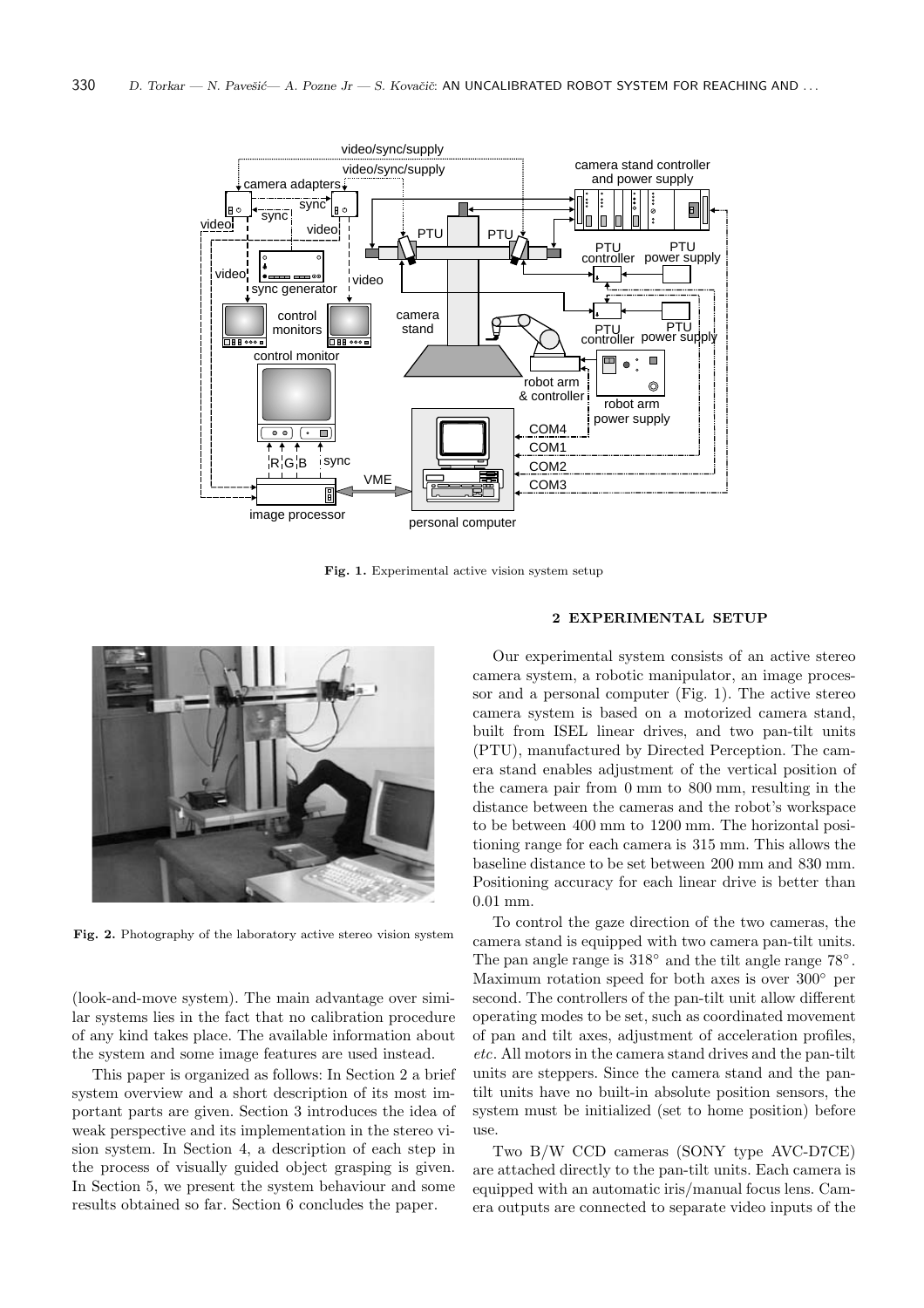

**Fig. 3.** The weak and full perspective projections of an arbitrary object point.



**Fig. 4.** Geometry of the stereo weak perspective

Imaging Technology 151 image processor. Both cameras are externally synchronized in order to minimize input video multiplexer switching time. The image processor is used to grab and binarize the camera images and to perform some low-level image processing tasks. The robotic manipulator Rob3i, manufactured by P&P Elektronik, has five degrees of freedom and a motorized gripper. The joints are driven by DC servo motors. The positioning resolution is rather low — about 3.5 mm in the worst case (manipulator fully stretched). The original form of the gripper jaws was not suitable for visual robot control. Newly designed and enlarged black painted gripper jaws [15] with white stripes on the top edge enable the robot vision system to see the gripper during the object reaching phase. The manipulator and the surface of the table are covered with dark textile (Fig. 2) to avoid reflections and to simplify segmentation of the camera images. During the experiments, additional light sources were used to illuminate the robot's workspace.

An IBM-compatible PC is used to control the gaze direction of the cameras and the position of the manipulator. Controllers of the camera stand, pan-tilt units and the robot arm are connected to a host PC via RS232 ports (Fig. 1).

### **3 WEAK PERSPECTIVE CAMERA MODEL**

Assuming the classical full-perspective camera model, the relations describing the mapping of a robot space point (an object point) to the image plane are *nonlinear*. A weak perspective camera model represents a zero order approximation of the full perspective camera model [10]; geometrically, it assumes that the object points lie on a plane (usually called *object* plane) parallel to the image plane. Since all points on an object plane lie at the same distance from camera's perspective center, the mapping between world and image coordinates becomes *affine* and can be modeled by scaling.

In Figure 3, it can be seen that by using the weak perspective instead of the full perspective projection of an object point cause an erroneous projection of the point, which is geometrically equal to the distance  $\mathbf{P}_{weak}\mathbf{P}_{persp}$ . While this error decreases as the object point **P** gets closer to the plane approximating the object (object plane) or to the optical axis, the weak perspective camera model will be an appropriate approximation of the full perspective model providing that the object lies in the neighbourhood of the camera optical axis.

Using the weak perspective camera model has some advantages over using the full perspective one [2]. The weak perspective model is conceptually simpler since it uses orthographic instead of perspective projection and it doesn't require the knowledge of camera intrinsic parameters. It is a linear model therefore, the computations involved are less complicated than with a non-linear full perspective model. The scale factor is incorporated in the weak perspective model itself, and it can be used without modification to recognize a scaled version of an object.

# **4 WEAK PERSPECTIVE MODEL OF**

Adopting the weak perspective camera model to model the cameras of our stereo system, the cameras are controlled in such a way that their optical axes intersect in or pass close to the point of interest (Fig. 4). The optical centers of the two cameras (**L**, **R**) and the first point of interest **O** (object's center of gravity) form a triangle of constantly changing area and angles, as the point **O** moves across the robot workspace. The angles  $\Theta_L$  and  $\Theta_R$  are calculated from the pan  $(\varphi)$  and tilt  $(\vartheta)$  angle of the two cameras [15]:

$$
\cos \Theta = \cos \vartheta \sin \varphi. \tag{1}
$$

Observing Figure 3, one can notice that the weak perspective error on the image plane would be zero if the point **P** lay on the object plane  $(P = P')$  or on the optical axis; thus the overall error would be minimized. Therefore, we define the two object planes Π (left and right) as both passing through the second point of interest **P** (gripper's center of gravity). The left camera optical axis perpendicularly intersects the plane  $\Pi_L$  and the right camera optical axis perpendicularly intersects the plane  $\Pi_R$ . The triangle **LRO** lies on the plane  $\Sigma$ perpendicular to both object planes Π. The inclination angle  $\delta$  in Fig. 4 is calculated from pan and tilt angles, regardless of the camera [15]:

$$
\tan \delta = \frac{\tan \vartheta}{\cos \varphi}.
$$
 (2)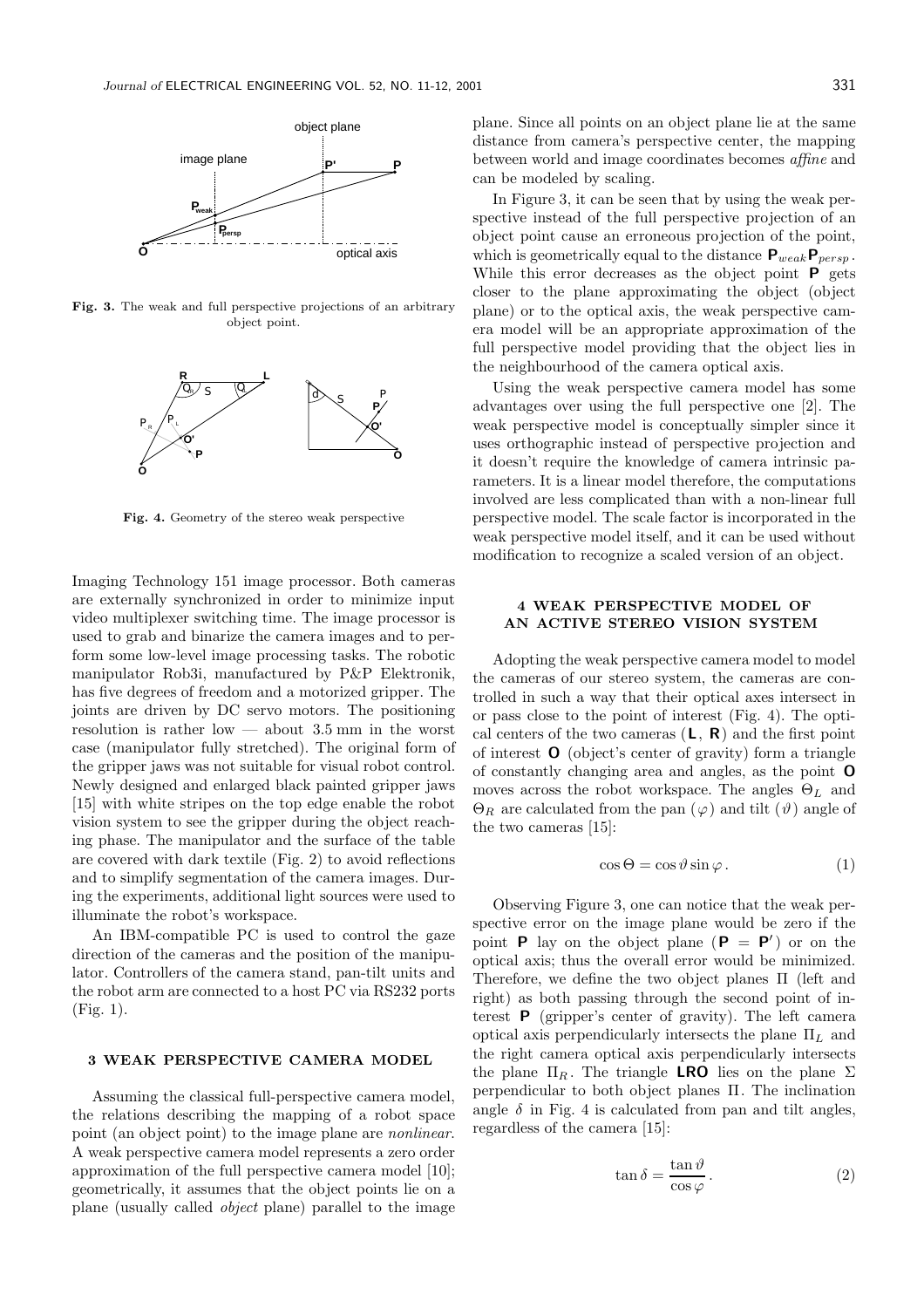

**Fig. 5.** Image representation of the gripper and object

#### **5 CLOSED–LOOP CONTROL APPROACH**

In order to move the manipulator's gripper close to the object which should be grasped, both the robot gripper and the object must be accurately detected in the left and right image. Following the scheme described in Section 4, the vergence control is necessary to keep the optical axes of the cameras near to the object. After analyzing the abilities of the available system, especially the abilities of the robotic manipulator and the image processor, a lookand-move approach of visual control [3] was implemented, therefore all actions are performed sequentially.

#### **5.1 Camera Vergence Control**

The goal of the camera vergence control system is to generate camera movements that compensate for vergence errors. This is achieved by two independent control loops for each camera, controlling the pan and tilt movements [14]. The vergence control loop consists of three stages: image digitalization, error estimation and error correction. Error is defined in the sense of image distance of the object's center of gravity to the center of the image. Since the camera stand is aligned with the robot coordinate system in a way that the baseline **LR** is nearly parallel to the  $y$  axis of the robot coordinate frame, tilt movement is used to correct the vertical image position and pan movement is used to correct the horizontal one. The vergence system is active all the time during the system operation to compensate for the movements of the object or the camera stand during task performance.

#### **5.2 Mapping from Image to Object Plane**

To locate the manipulator gripper and the candidate object for grasping, the size, orientation, and gravity centers of all objects in both images are determined. Parallel gripper jaws are marked with rectangular white stripes on the top edge. They appear in the image as oblong objects and are checked pairwise for parallelism determine the gripper candidates. If two corresponding objects are found, the average of their centers of gravity defines the gripper position.

The candidate object for grasping is selected as the smallest of all objects on the scene, having an area above the threshold.

The length of the white stripes on the gripper jaws is approximately the same as their opening. The stripes form a virtual square with two sides parallel to the  $x$ -axis of the robot coordinate frame and two sides parallel to  $y$ axis. Under oblique camera viewing angles this square is seen by the cameras as a parallelogram using the weak perspective model [15]. Two parallel sides of length  $q_l$ reflect the  $x$  world axis direction in the image and the other two of length  $g_w$  the y direction. The separation between gripper center  $P_i$  and object center  $O_i$  is decomposed into two segments, one with orientation  $\alpha$  and the other with orientation  $\beta$  (Fig. 5).

#### 5.2.1 Scaling Factor

According to the weak perspective camera model the points and lines seen in the camera image are a scaled version of all the points and lines on the virtual plane Π passing through the gripper's center of gravity. There are two directions in the image reflecting the world's  $x$ - and y -axes; therefore not one, but two different scale factors  $(\lambda_l, \lambda_w)$  have to be determined. In our case, they are determined from the known length  $G_l$  of the white stripes on the top of the robot gripper jaw and the jaw opening distance  $G_w$ . Those stripes lie in a plane parallel to  $xy$ plane of the robot coordinate system and are aligned with the  $x$ -axis. In the image processing stage, the length of the stripes  $g_l$  and the jaw opening  $g_w$  are measured in the image.

The ratios  $\frac{G_l}{g_l}$  and  $\frac{G_w}{g_w}$  can not be used directly because the inclination of  $g_l$  and  $g_w$  towards x- and y-axes has to be considered. The scaling factors are

$$
\lambda_l = \frac{G_l}{g_l} \cos \vartheta, \qquad \lambda_w = \frac{G_w}{g_w} \sin \Theta. \tag{3}
$$

The mapping from the image onto the Π plane in general does not preserve the orientation angles  $\alpha$  and  $\beta$ . This is due to sampling errors which we neglected. With the help of the angle  $\gamma$  the projection p of the line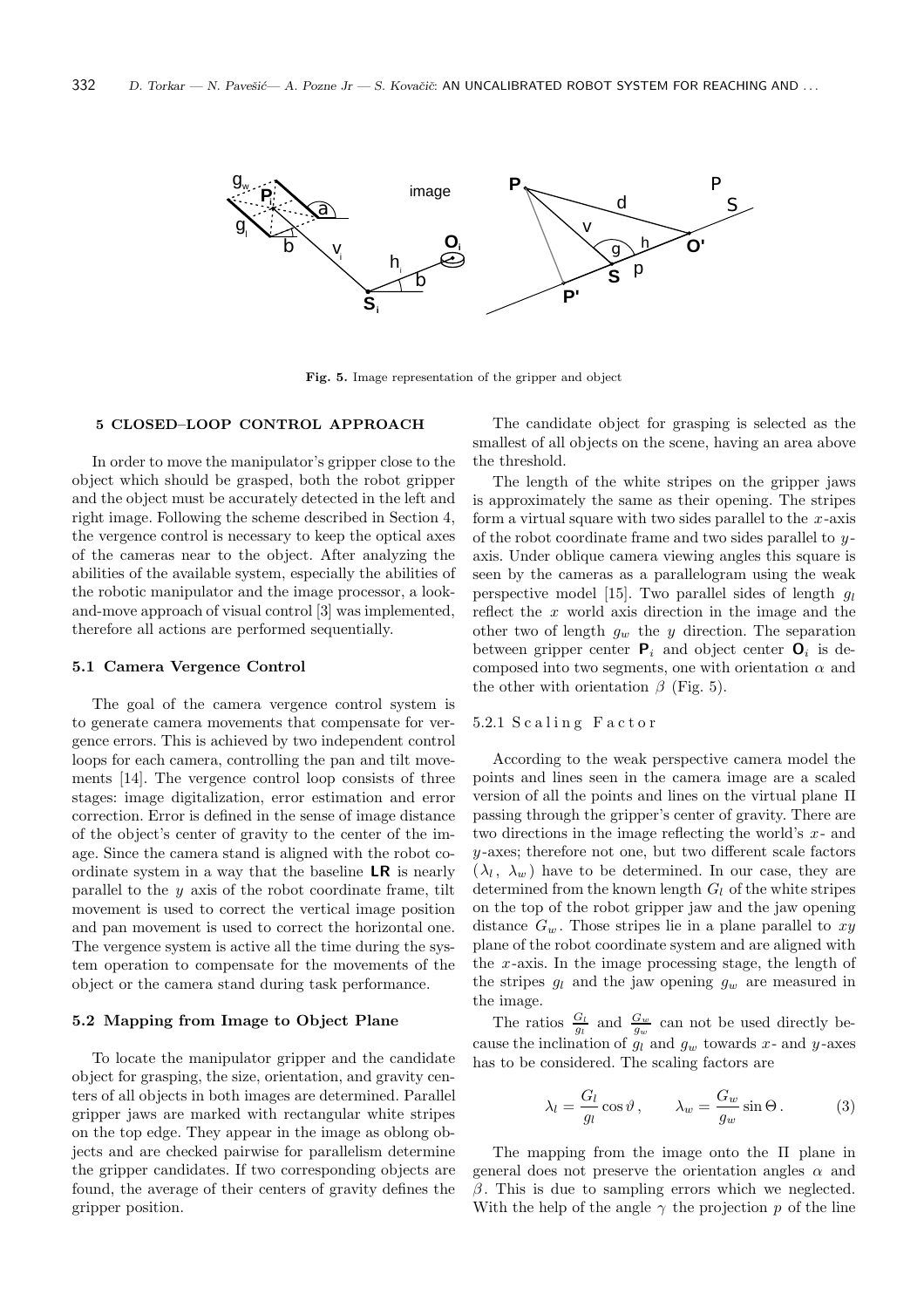

**Fig. 6.** Path segments between the gripper and the object

segment d to the intersection between planes  $\Sigma$  and  $\Pi$ is calculated.

# **5.3 Mapping from Object Plane to Robot Workspace**

The path that the manipulator's gripper has to travel to grasp an object, is depicted in Fig. 6. Point **P** lies on the virtual object plane Π described in Section 3. The gripper must travel from this point to the point **O**. The first two segments of the path  $(v \text{ and } h)$  lie on the object plane. The third segment  $(o)$  lies along the optical axis and is computed from the information extracted from both stereo images. Since the camera-centered coordinate frame is rotated and translated in relation to the robot frame, all three segments contribute to the  $x, y$  and z direction of the robot movement.



**Fig. 7.** Calculating the distance between object **<sup>O</sup>** and plane Π*<sup>L</sup>*

#### 5.3.1 S e g m e n t D e c o m p o s i t i o n

The three path segments of the object-to-gripper separation must be decomposed into the  $x, y$  and  $z$  direction of the robot coordinate frame in order to obtain an estimation for each direction controller. Segments  $v$  and  $h$  lie on the plane Π. Their lengths are recovered from images using scale factors (Equation 3). The length of the segment o must be calculated using information from both object planes  $\Pi$  (Fig. 7).

$$
o = \frac{p_R - p_L \cos \nu}{\sin \nu}, \qquad \nu = \pi - \Theta_L - \Theta_R. \tag{4}
$$

The lengths of the three segments are now known, and by considering the inclination angles of the robot coordinate axes towards planes  $\Pi$  and  $\Sigma$  and the orientation of the optical axes and segments themselves, projections of the segments to the robot coordinate axes can be computed. Some of the angles involved in the computation, like  $\Theta$  and  $\delta$ , are obtained from the camera orientation angles, *ie*, pan and tilt, and the others, like  $\gamma$ , are obtained from the images. Only one object plane Π (left or right) can be used to get segments v and h and corresponding  $x, y$  and  $z$  projections. From the other object plane, only the segment  $d$  is used to calculate segment  $o$ on the optical axis. Calculations for both Π planes and object axes can be used to smooth the errors. The sign of a particular segment depends on the mutual positions of points **P** and **O**. The path segment o yields the following contributions:

$$
\Delta x_o = o \sin \Theta \sin \delta, \quad \Delta y_o = o \cos \Theta,
$$
  

$$
\Delta z_o = o \sin \Theta \cos \delta,
$$
 (5)

the segment  $h$  yields

$$
\Delta x_h = h \cos \Theta \sin \delta, \quad \Delta y_h = h \sin \Theta, \n\Delta z_h = h \cos \Theta \cos \delta,
$$
\n(6)

and the segment  $v$  produces:

$$
\Delta x_v = v \cos \vartheta, \quad \Delta y_v = v \cos \gamma \sin \Theta,
$$
  

$$
\Delta z_v = v \sin \vartheta \cos \varphi.
$$
 (7)

Estimates for the  $x, y$  and  $z$  movements are summed and passed to the three controllers, one for each axis. Since positioning the gripper point **P** onto the object point **O** is not possible (due to occlusions caused by the gripper jaws approaching the object and possible hitting of the object by the gripper) the reference point for the  $x$ controller is intentionally offset by the distance  $D_x$  from the object point **O** in the direction of the coordinate origin. Finally, control rules for each axis are generated:

$$
\Delta x = K_x (\Delta x_o + \Delta x_h + \Delta x_v - D_x),
$$
  
\n
$$
\Delta y = K_y (\Delta y_o + \Delta y_h + \Delta y_v),
$$
  
\n
$$
\Delta z = K_z (\Delta z_o + \Delta z_h + \Delta z_v).
$$
\n(8)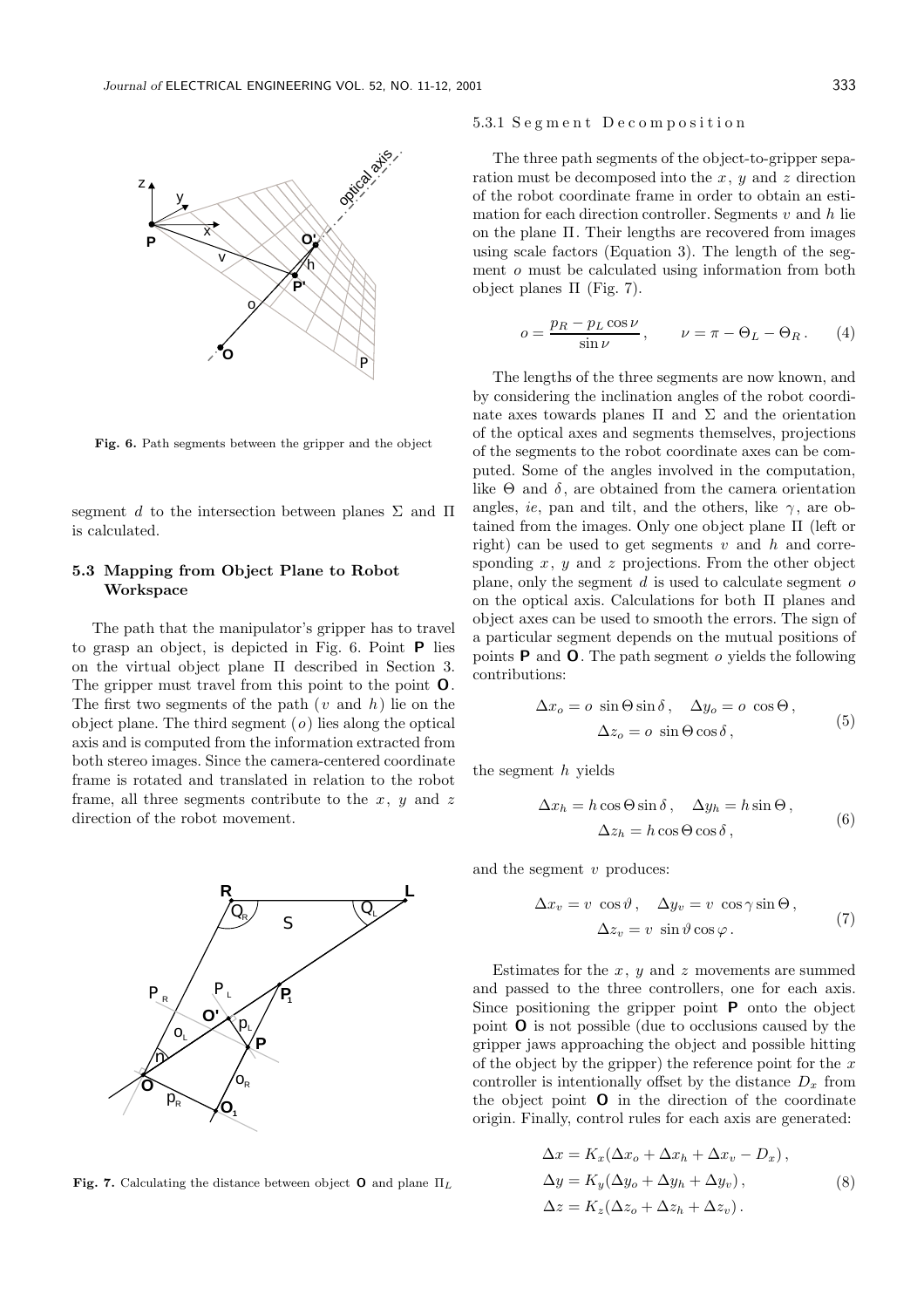|  | $\delta = 0^{\circ} - 5^{\circ}$ |         |  | $\delta = 13^o - 17^o$ |                                                                                                                                                                                                                              |  | $\delta = 23^o - 27^o$ |         |  |
|--|----------------------------------|---------|--|------------------------|------------------------------------------------------------------------------------------------------------------------------------------------------------------------------------------------------------------------------|--|------------------------|---------|--|
|  |                                  |         |  |                        | $\lfloor n \rfloor$ succ. $\lfloor \overline{err} \cdot (mm) \rfloor \overline{rep}$ . succ. $\lfloor \overline{err} \cdot (mm) \rfloor \overline{rep}$ . succ. $\lfloor \overline{err} \cdot (mm) \rfloor \overline{rep}$ . |  |                        |         |  |
|  | 20 95 %                          | $1.8\,$ |  | $7.5 \, 60\%$          | 1.9                                                                                                                                                                                                                          |  | $6.2$ 70 %             | $2.3\,$ |  |

**Table 1.** Results of the grasping experiment



Fig. 8. Gripper approaches the reference point.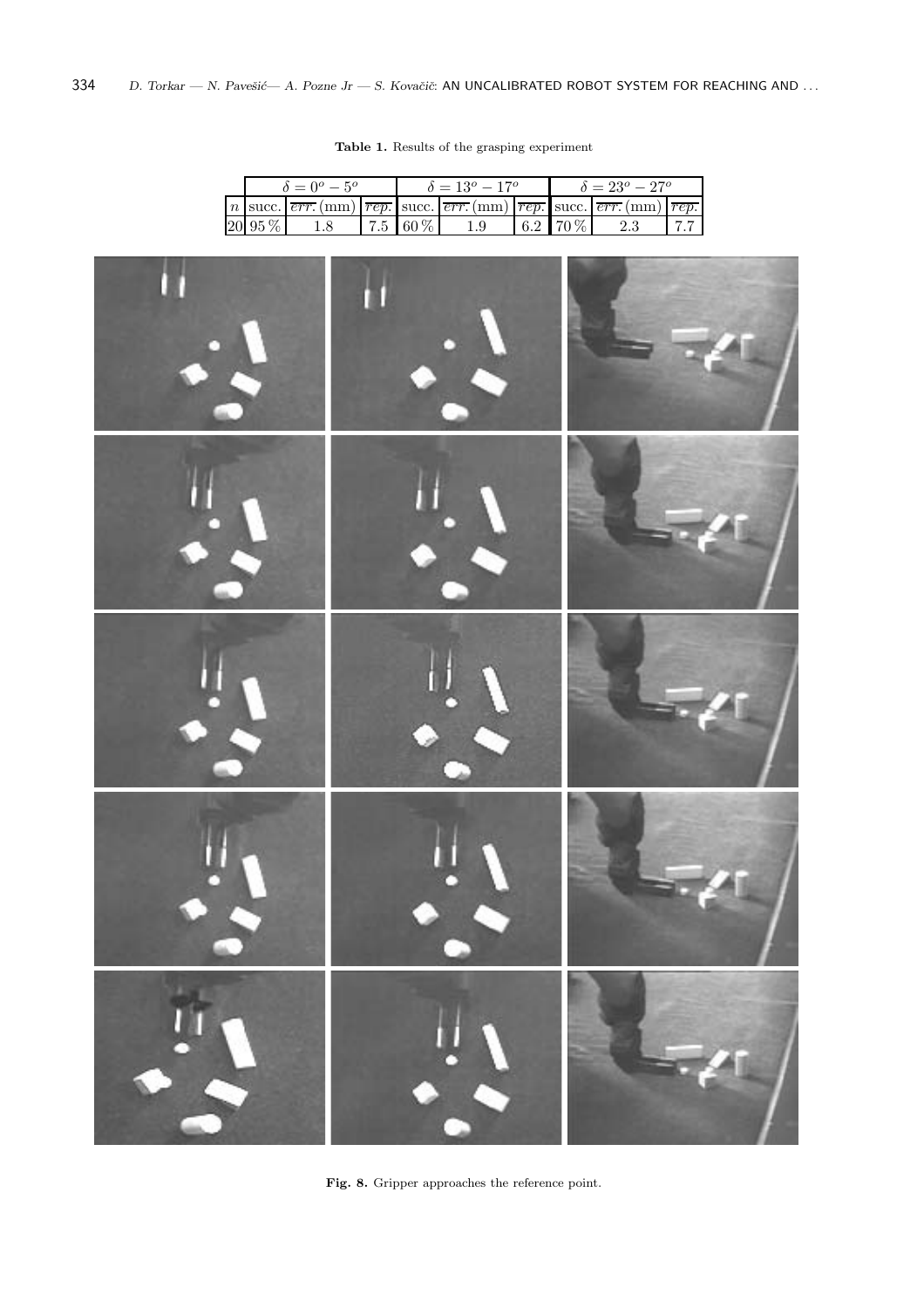

**Fig. 9.** Ballistic grasp.

Proportional gain coefficients  $K_x$ ,  $K_y$  and  $K_z$ , set to values less than 1, compensate for the errors and prevent instability in the manipulator movement. When the robot gripper successfully reaches the reference point, the following take place: firstly, the size of the object in the direction of gripper opening is determined; secondly, the visual control is turned off and the gripper moves above the object; finally, the gripper moves vertically downwards until the appropriate height is reached, the opening of the jaws is adjusted, and the jaws grasp the object.

#### **6 SYSTEM IN ACTION**

The initial system setup demands an object to be visible by both cameras and to be in or moving towards the robot workspace. The locations of the cameras are arbitrary except that they must both observe the common area where the object is to appear. The cameras lock on the object and track it until it stops. The robot gripper is then moved into the workspace, and both the object and the gripper must be seen by the cameras. If not, the gripper systematically moves around inside its workspace until it comes into the viewing area. In that moment, the grasping action starts. The grasp control loop starts by grabbing and proceeds by binarization and segmentation of the image stereo pair. Points  $O_i$  and  $P_i$  are located and initial gripper-to-target separation in robot coordinates is computed and passed to the  $x, y$ , and z controllers.

The controllers first calculate directional movements and second, if these movements are small enough, enable ballistic grasp action. If the movements are not small enough, the controllers move the manipulator to the new position. If the grasp action was not enabled, the control is passed to the outer verging loop that checks the object position. If it is different from the last known position, camera orientations are adjusted. Figure 8 shows an example of the manipulator movements during an approach to the reference point. When reached, as shown in Fig. 9, the system can grasp the object in an open-loop manner, without looking. This is achieved in two steps: first the gripper moves above the object to prevent it from being accidentally hit and moved, and then it descends to an appropriate height with the jaws fully apart. The dimension of the object is estimated with the help of  $\lambda_{\beta}$  and the opening of the jaws is adjusted accordingly.

The grasp control loop runs at 2.5 to 3 Hz. Typically 6 to 8 repetitions are needed before the reference point is reached. Occasionally, low positioning resolution of the manipulator causes problems and the gripper oscillates around the reference point. In Fig. 10, two cases of the approach are depicted. On the left graph a typical sit-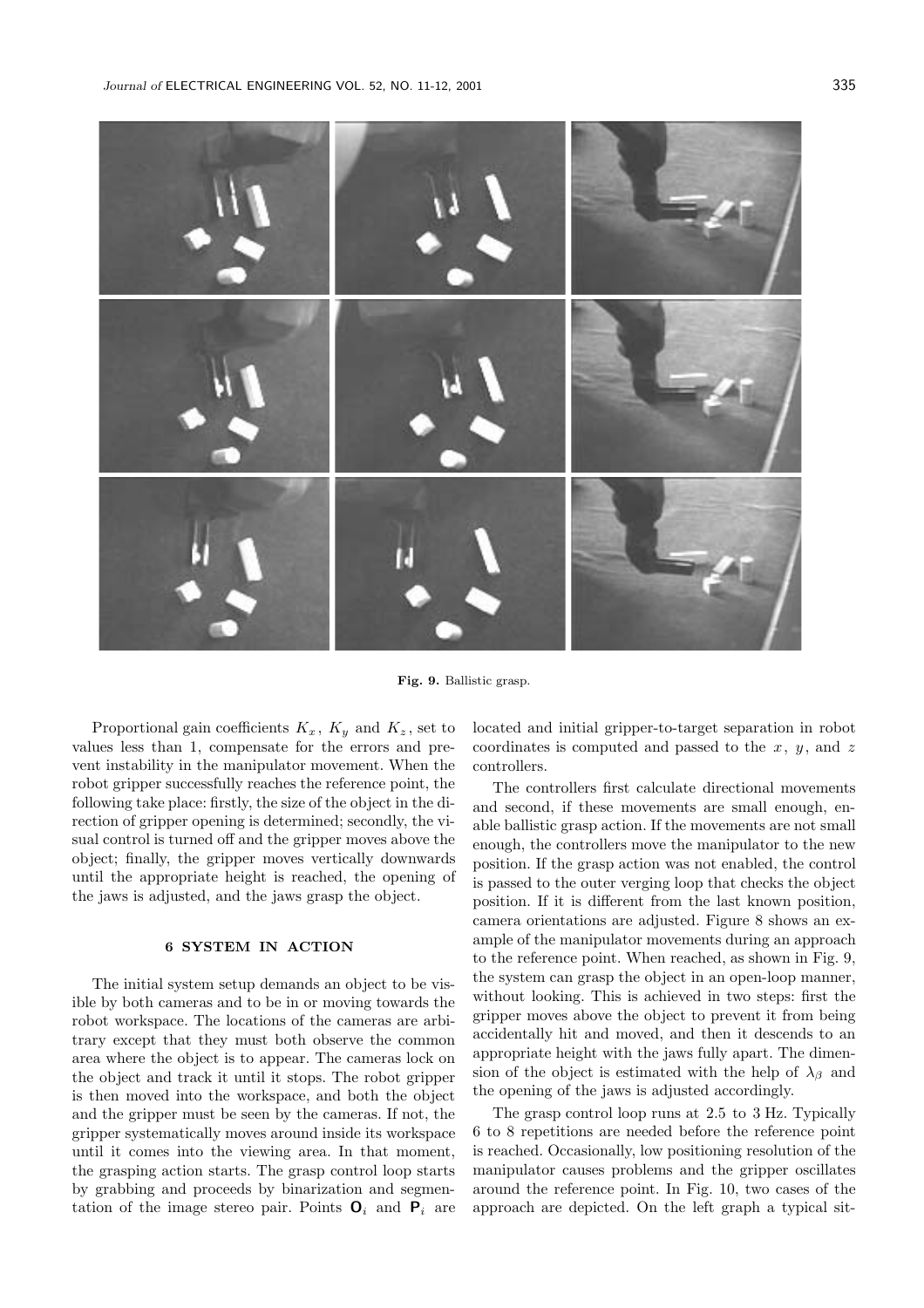

**Fig. 10.** Smoothed approach of the gripper to the reference point

uation is shown where the control loop stopped after 5 iterations. The right graph represents an extreme situation where the gripper oscillated around the reference point and the loop ended after 25 repetitions.

To test the ability of the system and the described control algorithm a cylindrical object ( $h = 10$  mm,  $d =$ 15 mm) was placed in the robot's workspace sixty times at different heights and different distances to the gripper. The camera stand was moved to three different distances from the edge of the robot's basic workplane resulting in three different ranges of the angle  $\delta$  (see Fig. 4). The maximum gripper opening (32 mm) enabled the object to be picked up easily. This is why some inaccuracy of gripper positioning to the reference point was allowed (1 mm in each direction). Besides the number of successfully accomplished grasps and the number of loop repetitions, the absolute distance between the gripper position and the reference point, which was placed 40 mm in  $x$  direction before the object, was measured. This error is caused by image segmentation, the weak perspective model, and weak calibration. The average values of this error and the average number of loop repetitions for each range of angle  $\delta$  are presented in Tab. 1.

In this paper an active stereo vision system and a closed loop visual control algorithm, which is able to perform object grasping and manipulation by knowing only a few facts about the system, are presented. Instead of system calibration or self calibration, only available information and some constraints were used to visually guide the manipulator gripper to the target. Pan and tilt angle orientations of stereo cameras, the length of the fiducial marks on the gripper jaws, and the gripper opening are the only absolute values available to the control algorithm. By placing the object plane  $\Pi$  through the gripper's center of gravity and by verging the optical axes of stereo cameras in a way to intersect in, or pass through, the nearest neighborhood of an object's center of gravity,

the systematic error of the weak perspective model was minimized. Errors, which are successfully overcome by visual feedback gain, do not significantly reduce the system performance.

#### **REFERENCES**

- [1] ALOIMONOS, Y.—WEISS, I.—BANDYOPADHYAY, A. : Active Vision, In Proc. 1st Int. Conf. on Computer Vision, 35–54, 1987.
- [2] ALTER, T. D.: 3D Pose from 3 Corresponding Points under Weak Perspective Projection, A.I. Memo No. 1378, MIT, July 1992.
- [3] HUTCHINSON, S.-HAGER, G.-CORKE, P. I.: A Tutorial on Visual Servo Control, Technical Report RR-1068, Yale University, 1995.
- [4] ROBERT, L.-FAUGERAS, O.: Relative 3D Positioning and 3D Convex Hull Computation from a Weakly Calibrated Stereo Pair, Image and Vision Computing **13** No. 3 (1995), 189–196.
- [5] GROSSO, E.—METTA, G.—ODDERA, A.—SANDINI, G. : Uncalibrated Visual Servoing in Reaching Tasks, Technical Report TR 3-95, LIRA, University of Genova, 1995.
- [6] HAGER, G. D.-CHANG, W. C.-MORSE, A. S.: Robot Hand-Eye Coordination Based on Stereo Vision, IEEE Control Systems (1995), 30–39.
- [7] HARTLEY, R. I.: In Defence of the Eight-Point Algorithm, IEEE Tran. on Pattern An. and Mach. Intell. **19** No. 6, 580-593.
- [8] HOLLINGHURST, N.-CIPOLLA, R.: Uncalibrated Stereo Hand-Eye Coordination, Image and Vision Computing **12** No. 3 (1994), 187–192.
- [9] HOLLINGHURST, N.: Uncalibrated Stereo Vision and Hand-Eye Coordination, PhD thesis, University of Cambridge, Department of Engineering, 1997.
- [10] HORAUD, R.—CHRISTY, S.—DORNAIKA, F.: Object Pose: the Link Between Weak Perspective, Para Perspective, and Full Perspective,, Technical Report No. 2356, INRIA, September 1994.
- [11] JÄGERSAND, M.- NELSON, R.: Adaptive Differential Visual Feedback for Uncalibrated Hand-Eye Coordination and Motor Control, Technical report TR-579, University of Rochester, Department of computer science, 1994.
- [12] LONGUET-HIGGINS, H. C.: A Computer Algorithm for Reconstructing a Scene from Two Projections, Nature **293** (1981), 133–135.